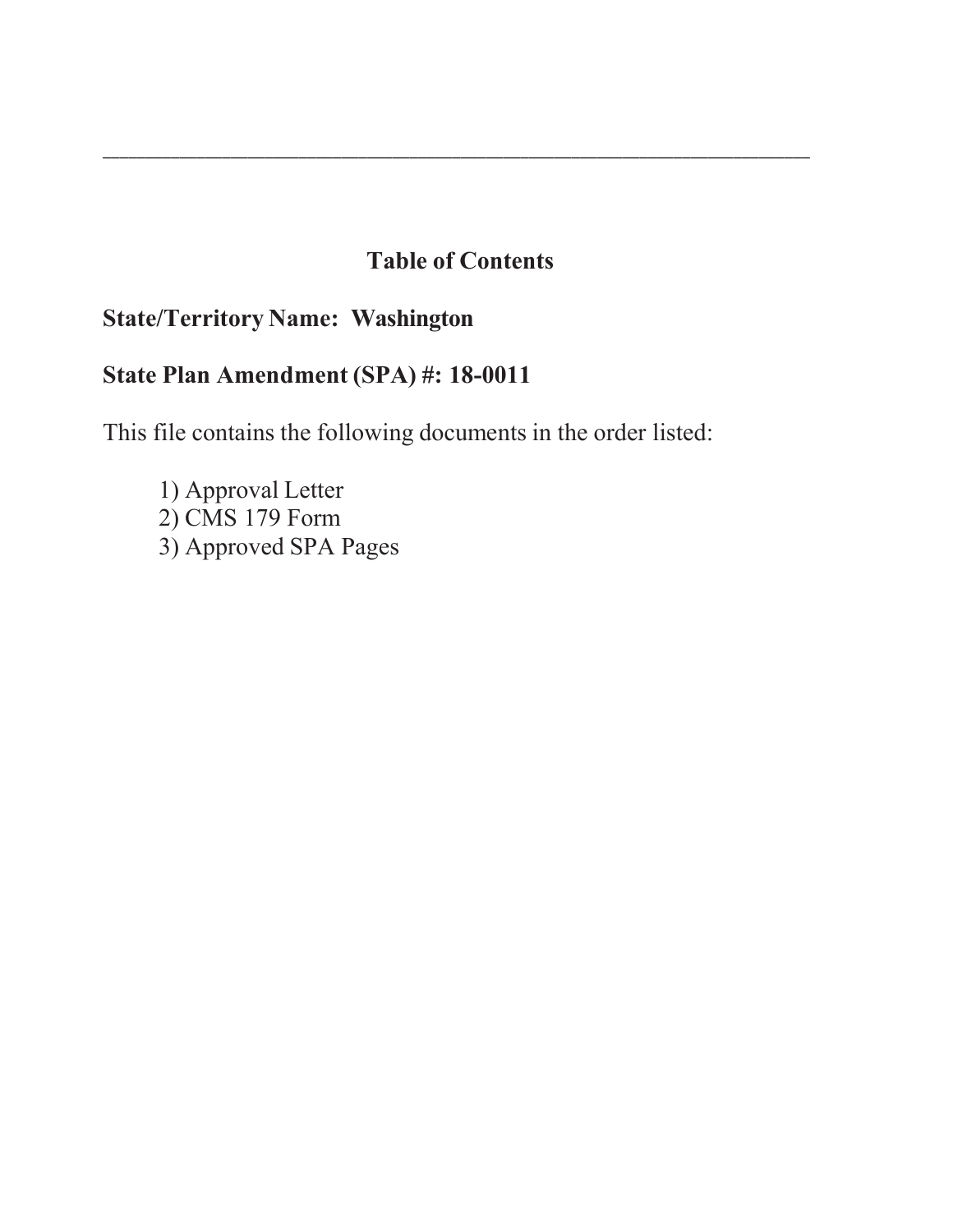DEPARTMENT OF HEALTH & HUMAN SERVICES Centers for Medicare & Medicaid Services Seattle Regional Office 701 Fifth Avenue, Suite 1600, MS/RX-200 Seattle, WA 98104



Division of Medicaid & Children's Health Operations

May 21, 2018

Susan Birch, Director MaryAnne Lindeblad, Medicaid Director Health Care Authority PO Box 45502 Olympia, WA 98504-5010

### **RE: Washington State Plan Amendment (SPA) Transmittal Number 18-0011.**

Dear Ms. Birch and Ms. Lindeblad:

The Centers for Medicare & Medicaid Services (CMS) has completed its review of State Plan Amendment (SPA) Transmittal Number WA 18-0011. This amendment updated the reimbursement methodology for durable medical equipment (DME) in order to comply with the consolidated appropriations act of 2016 (P.L. 114-113).

This SPA is approved with an effective date of January 1, 2018.

If there are additional questions please contact me, or your staff may contact James Moreth at James.Moreth@cms.hhs.gov or (360) 943-0469.

| Sincerely,       |  |  |
|------------------|--|--|
|                  |  |  |
|                  |  |  |
| David J. Meacham |  |  |

David L. Meacham Associate Regional Administrator

cc: Ann Myers, SPA Coordinator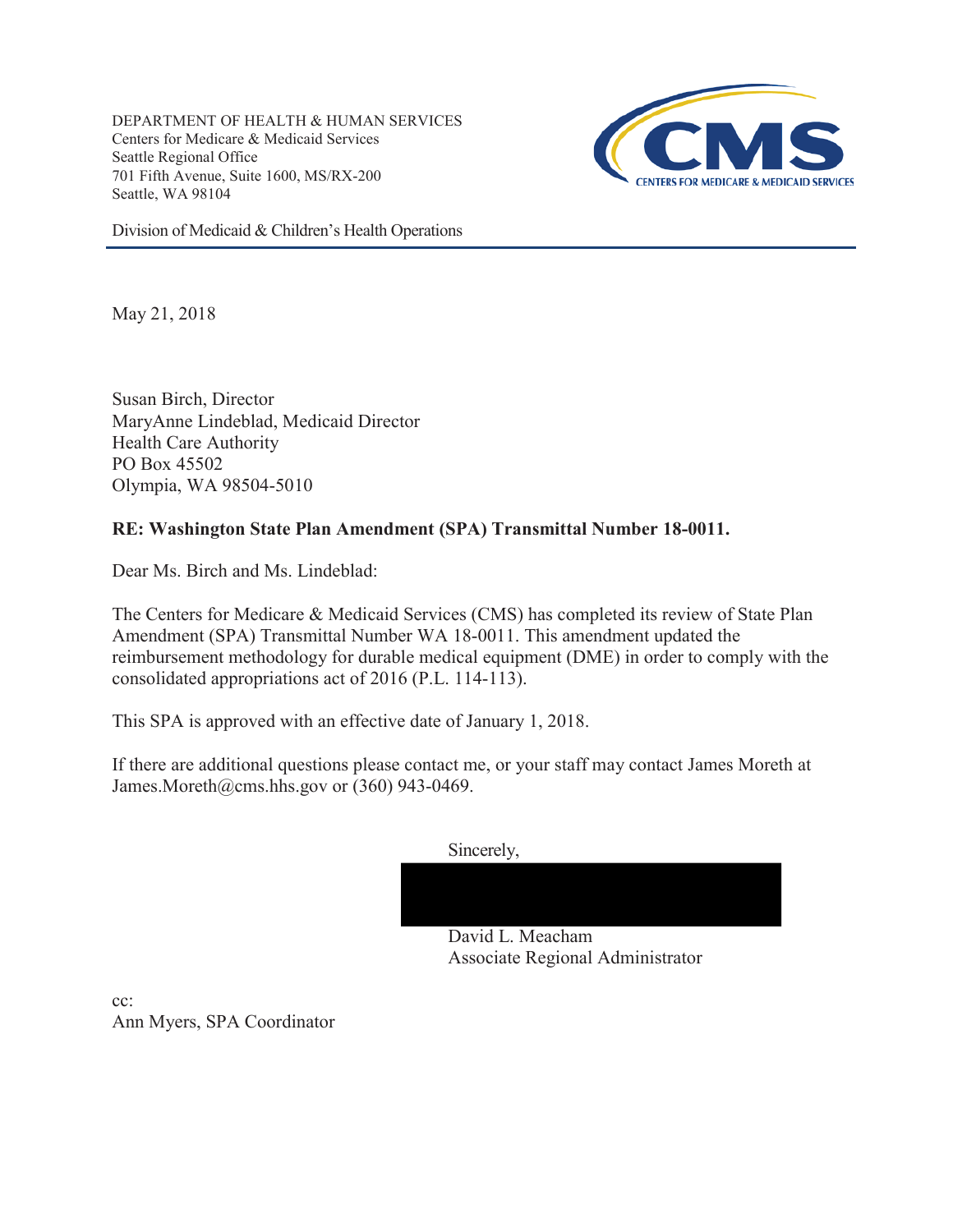| HEALTH CARE FINANCING ADMINISTRATION                                                                                  |                                                                                    | <b>FORM APPROVED</b><br>OMB NO. 0938-0193 |  |
|-----------------------------------------------------------------------------------------------------------------------|------------------------------------------------------------------------------------|-------------------------------------------|--|
| <b>TRANSMITTAL AND NOTICE OF APPROVAL OF</b><br><b>STATE PLAN MATERIAL</b>                                            | 1. TRANSMITTAL NUMBER:<br>18-0011                                                  | 2. STATE<br>Washington                    |  |
| <b>FOR: HEALTH CARE FINANCING ADMINISTRATION</b>                                                                      | 3. PROGRAM IDENTIFICATION: TITLE XIX OF THE<br>SOCIAL SECURITY ACT (MEDICAID)      |                                           |  |
| TO: REGIONAL ADMINISTRATOR<br>HEALTH CARE FINANCING ADMINISTRATION<br>DEPARTMENT OF HEALTH AND HUMAN SERVICES         | 4. PROPOSED EFFECTIVE DATE<br><b>January 1, 2018</b>                               |                                           |  |
| 5. TYPE OF PLAN MATERIAL (Check One):                                                                                 |                                                                                    |                                           |  |
| NEW STATE PLAN                                                                                                        | $\Box$ AMENDMENT TO BE CONSIDERED AS NEW PLAN                                      | $\boxtimes$ AMENDMENT                     |  |
| COMPLETE BLOCKS 6 THRU 10 IF THIS IS AN AMENDMENT (Separate Transmittal for each amendment)                           |                                                                                    |                                           |  |
| 6. FEDERAL STATUTE/REGULATION CITATION:<br>Sections 1905(a) and 1903(i)(27) of the Social Security Act                | 7. FEDERAL BUDGET IMPACT:<br>a. FFY 2018 \$ (377,239)<br>b. FFY 2019 $$ (502,986)$ |                                           |  |
| 8. PAGE NUMBER OF THE PLAN SECTION OR ATTACHMENT:                                                                     | 9. PAGE NUMBER OF THE SUPERSEDED PLAN SECTION                                      |                                           |  |
| Attachment 4.19-B page 13                                                                                             | OR ATTACHMENT (If Applicable)<br>Attachment 4.19-B page 13                         |                                           |  |
|                                                                                                                       |                                                                                    |                                           |  |
| 10. SUBJECT OF AMENDMENT                                                                                              |                                                                                    |                                           |  |
| DME Payment Methodology to Comply with the Consolidated Appropriations Act of 2016                                    |                                                                                    |                                           |  |
| 11. GOVERNOR'S REVIEW (Check One):<br>OOVERNOR'S OFFICE REPORTED NO COMMENT<br>COMMENTS OF GOVERNOR'S OFFICE ENCLOSED | $\boxtimes$ OTHER, AS SPECIFIED: Exempt                                            |                                           |  |
| NO REPLY RECEIVED WITHIN 45 DAYS OF SUBMITTAL                                                                         |                                                                                    |                                           |  |
|                                                                                                                       | 16. RETURN TO:                                                                     |                                           |  |
|                                                                                                                       | Ann Myers                                                                          |                                           |  |
| 13TYPED NAM E:                                                                                                        | Office of Rules and Publications<br>Division of Legal Services                     |                                           |  |
| MARYANNE LINDEBLAD<br>14. TITLE:                                                                                      | Health Care Authority                                                              |                                           |  |
| MEDICAID DIRECTOR                                                                                                     | 626 8th Ave SE MS: 42716                                                           |                                           |  |
| 15. DATE SUBMITTED:                                                                                                   | Olympia, WA 98504-2716                                                             |                                           |  |
| $3 - 29 - 18$<br>FOR REGIONAL OFFICE USE ONLY                                                                         |                                                                                    |                                           |  |
| 17. DATE RECEIVED:                                                                                                    | 18. DATE APPROVED:                                                                 |                                           |  |
| 3/29/18                                                                                                               | 5/21/18                                                                            |                                           |  |
| PLAN APPROVED - ONE COPY ATTACHED                                                                                     | 20. SIGNATURE OF REGIONAL CHERICIAL CONVERSION DRAGARDING                          |                                           |  |
|                                                                                                                       |                                                                                    |                                           |  |
| 19. EFFECTIVE DATE OF APPROVED MATERIAL:<br>1/1/18                                                                    |                                                                                    |                                           |  |
| 21. TYPED NAME:<br>David L. Meacham<br>23. REMARKS:                                                                   | Associate Regional Administrator or or                                             |                                           |  |

 $\mathbf{g} = \mathbf{g}$ 

 $\langle \mathcal{L}_{\mathbf{a}} \rangle$ 

I